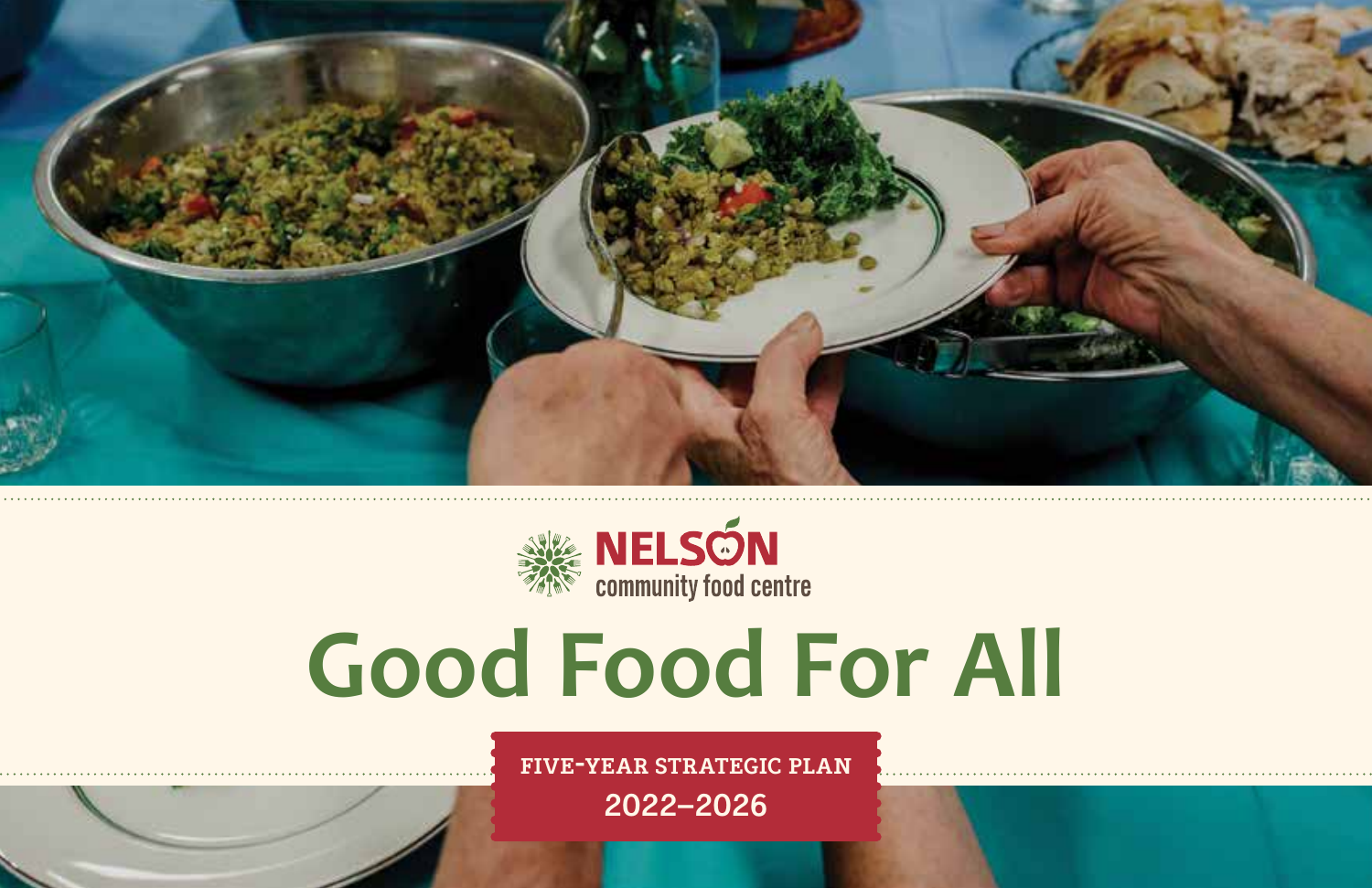#### **TABLE OF CONTENTS**

| Opening Doors 2                            |  |
|--------------------------------------------|--|
|                                            |  |
|                                            |  |
| Our Approach:<br>Ten Guiding Principles. 4 |  |
| The Way Forward:                           |  |

**Four Strategic Priorities** .

*The Nelson Community Food Centre acknowledges our respect for, and deep gratitude to, all the ancestors and keepers of the land on whose traditional territories we are honored to live, cook, play and work.*

# **Opening Doors**

Welcome to the Nelson Community Food Centre (NCFC)'s Strategic Plan for 2022-26. We are excited to embark on a new path forward, as a designated Community Food Centre with food access, skills and making connections as our focus.

The evolution of our organization into a true community-engaging, forwardfacing, system-challenging agency requires evaluation, inspirational discourse and a visionary eye to the future. The Strategic Plan for 2022-2026 is the result of deep level conversations and explorations with NCFC Board and staff where we allowed our imaginations to go to exciting places.

This plan builds on the success of our previous Strategic Plan (2015-2020). The NCFC Board and staff teams can feel proud of accomplishing all of the goals articulated in that document. Within that five-year span, we improved our physical space with the first phase of our kitchen renovation and increased food access in Nelson and the surrounding area with the creation of the boulevard garden in front of the Centre.

Another major accomplishment from the past Strategic Plan was our evolution from the Nelson Food Cupboard to the Nelson Community Food Centre. We are a proud partner of the Community Food Centres Canada (CFCC) network that links us to thirteen other like-minded organizations across the country. **<sup>2</sup>**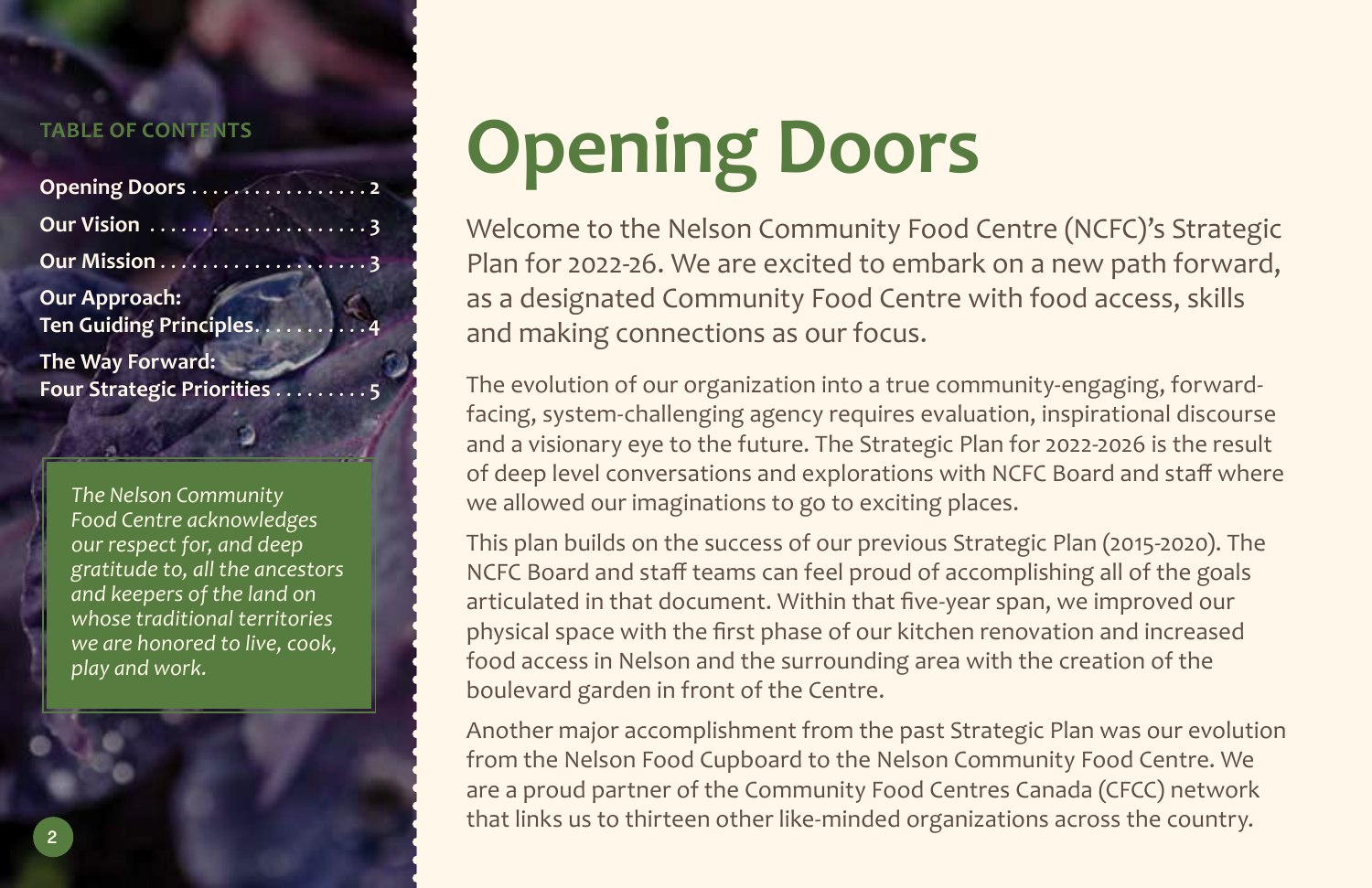These organizations are a rich resource of knowledge and innovation, and are strong allies in our common effort to increase food security in Canada and our respective communities.

Effective organizations engage in strategic planning on a regular basis. The result gives the NCFC Board and staff both a common vision and clear pathways to achieving democratically-developed goals. Our new strategic priorities map a way forward where we will deepen our efforts to reach those in need, continue to strengthen our relationships in order to better serve our community, increase the sustainability and resilience of NCFC, and enhance our presence as inspirational leaders in our sector.

We thank the Columbia Basin Trust Non-Profit Advisor Program and CFCC for supporting the development of our organizational priorities and our Strategic Plan. We would also like to thank Mike Stolte for guiding the process and NCFC Board and staff for doing the strategic thinking. Thank you to our donors and volunteers for supporting our vision of a thriving community where people come together around good food for all.

May we end this next five year span with our goals achieved and renewed enthusiasm to continue our intelligent and democratic evolution as an organization.

### **Our Vision**

**A thriving community where people come together around good food for all.**

#### **Our Mission**

**To create opportunities for people facing adversity to share, connect and advocate around good food.**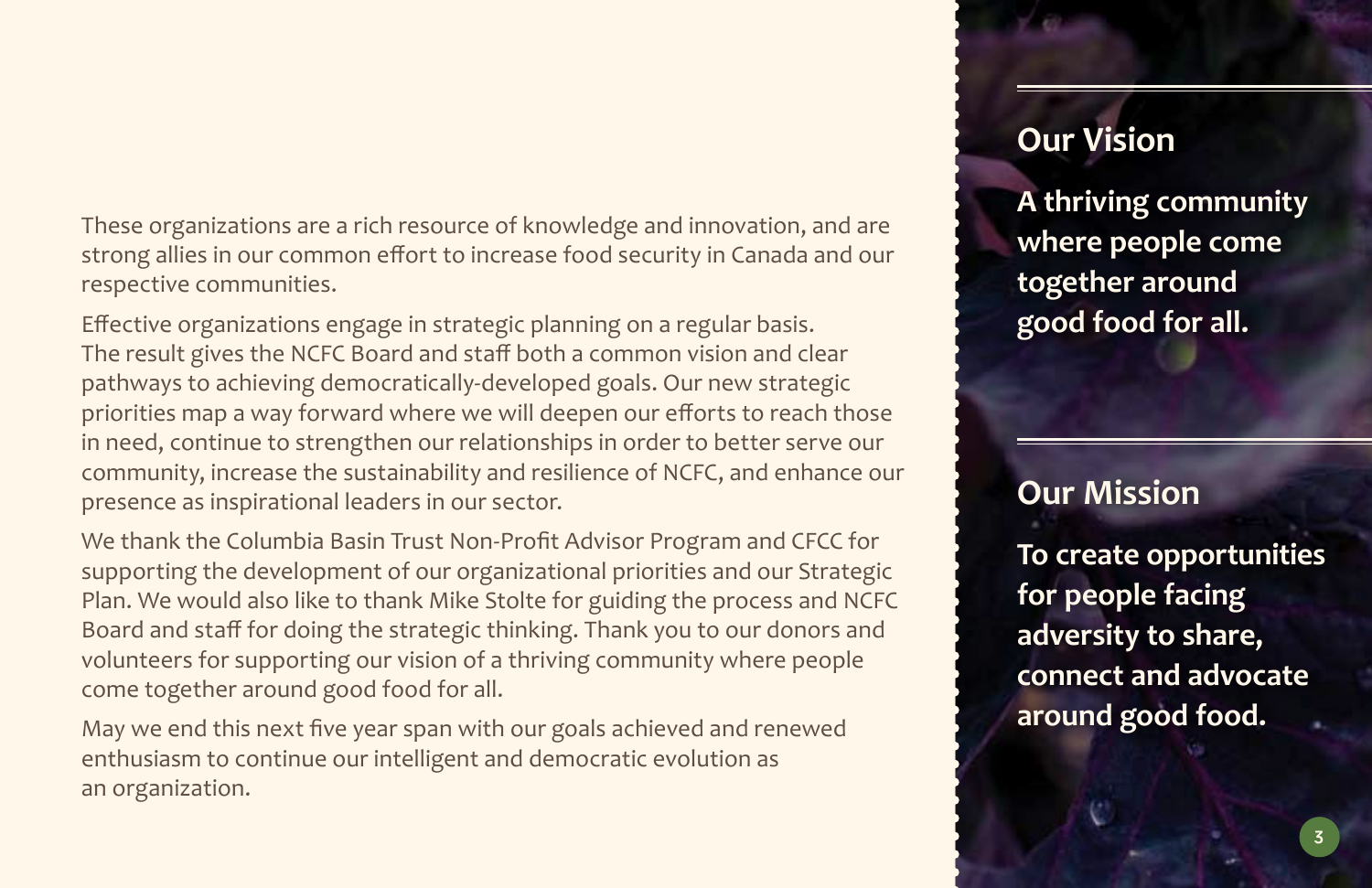## **OUR APPROACH**

### **Ten Guiding Principles**

These principles have been developed from our history and experience over the last fifteen years. They direct us in why, what, and how we do what we do at the Nelson Community Food Centre.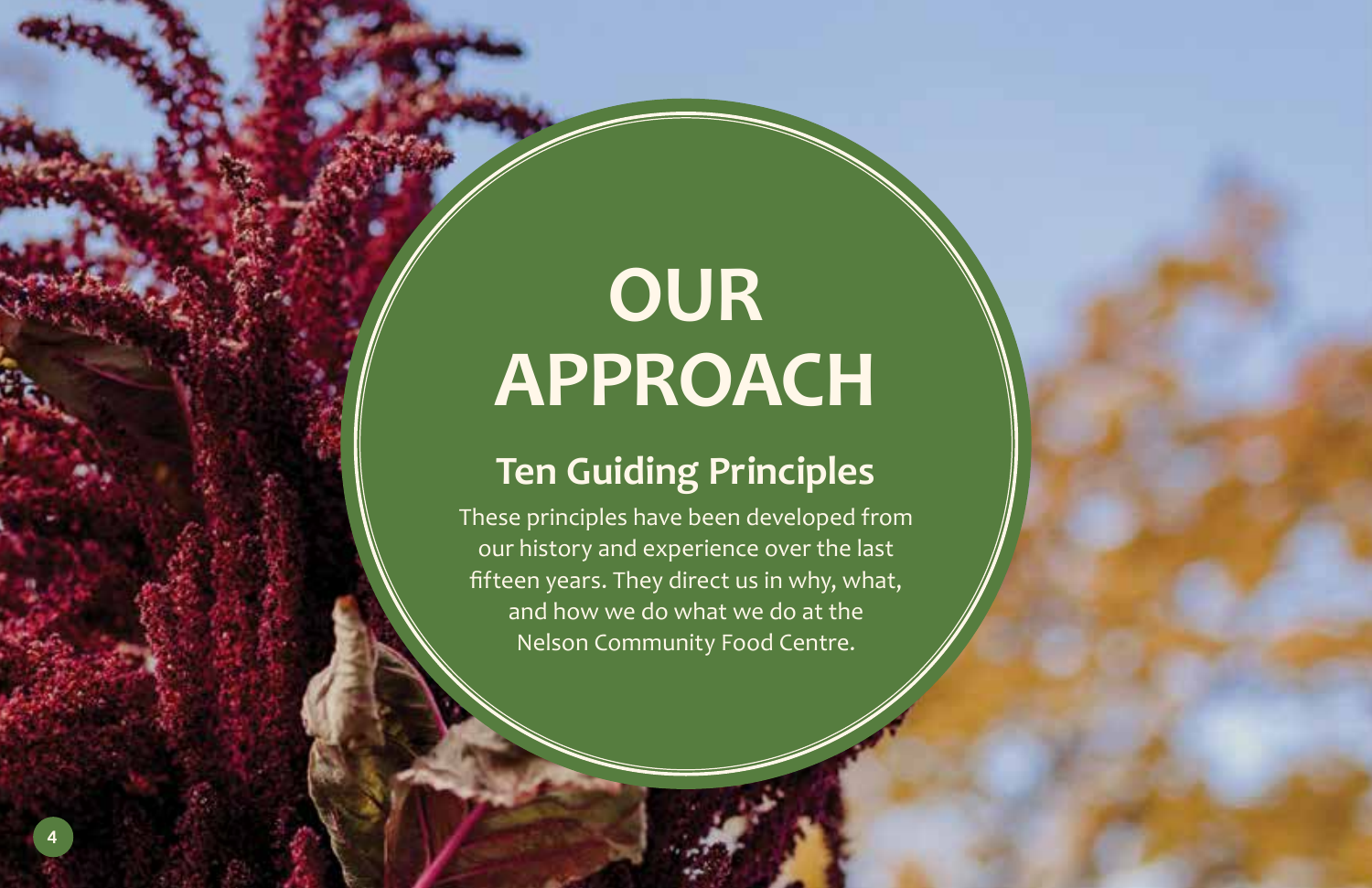

We believe that access to nutritious food is a **1 6 basic and fundamental human right**. We strive to offer high quality food in all our programs, and respect people's dietary restrictions wherever possible.

- The Nelson Community Food Centre's programs are designed to support **low-income community members. 2**
- The Nelson Community Food Centre provides a broad range of no-cost and barrier-free programs. **Everyone is welcome. 3**
- **4**

The staff and Board of Directors treat each other, volunteers, community partners and the people we support with **dignity and respect.** We value diversity and confidentiality.



We demonstrate **care, integrity and accountability** in our daily activities.

We operate under the basic belief that a **team approach to problem-solving is in the best interest** of all parties involved.



We believe in the power of community and recognize that **we can accomplish more through partnerships** than can be accomplished alone.

- We understand that for our community to be food secure **we need to support local farmers and food producers. 8**
- We strive to **advocate on behalf of our program participants** on issues of poverty reduction, food security and social justice. **9**
- We commit to learn, take progressive action, and **advocate against systemic inequities** that disproportionately affect marginalized peoples, including Black, Indigenous and other racialized people and prevent equitable access to food. **10**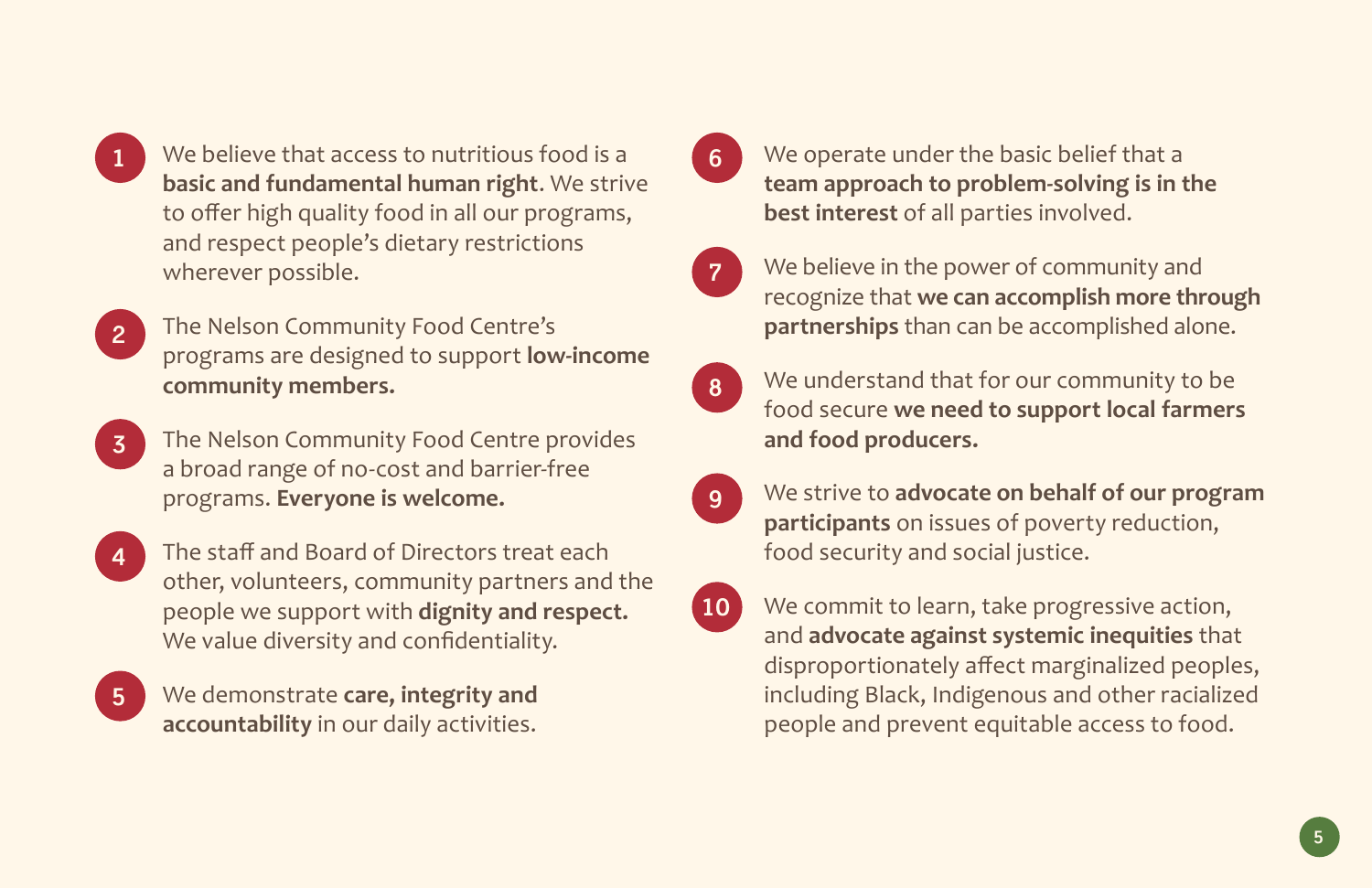# **THE WAY FORWARD**

## **Four Strategic Priorities**

The Nelson Community Food Centre team has identified four strategic priorities as we look towards the next five years.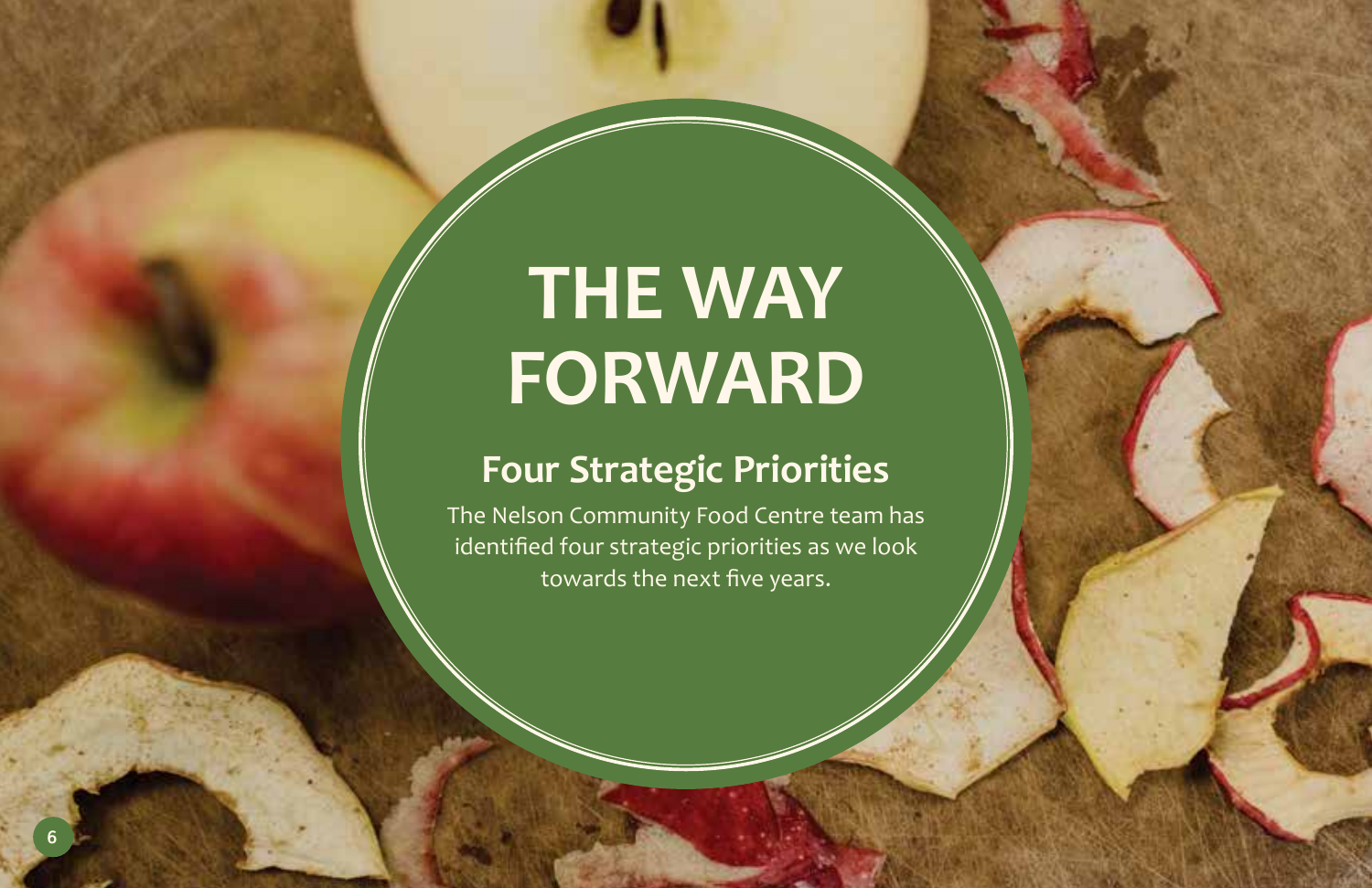## **These four priorities enable us to:**

- » build upon our strengths and opportunities,
- » do more of what we do best, and
- » continue being a leading voice and trusted advocate on food security and poverty issues in our community.

*"The Good Food Bank has made feeding my family healthy food on a limited budget possible."* 

*— Good Food Bank Participant*

#### **PRIORITY 1**

**Increase our ability to serve those in need in our community who we are not already reaching. We will strive to improve and expand our reach through innovative programming that aligns with our mission, vision and values. We will:**

- **•** Collect and analyze data to respond proactively to fill gaps of underserved populations.
- **•** Research and expand opportunities to reach more participants in our geographic area.
- **•** Explore and implement innovative engagement practices and impactful programming models to ensure that programming for specific populations is culturally appropriate, relevant and accessible.
- **•** Identify, seek out and foster relationships with other organizations and businesses that allow us to better reach specific target populations who would benefit from our services.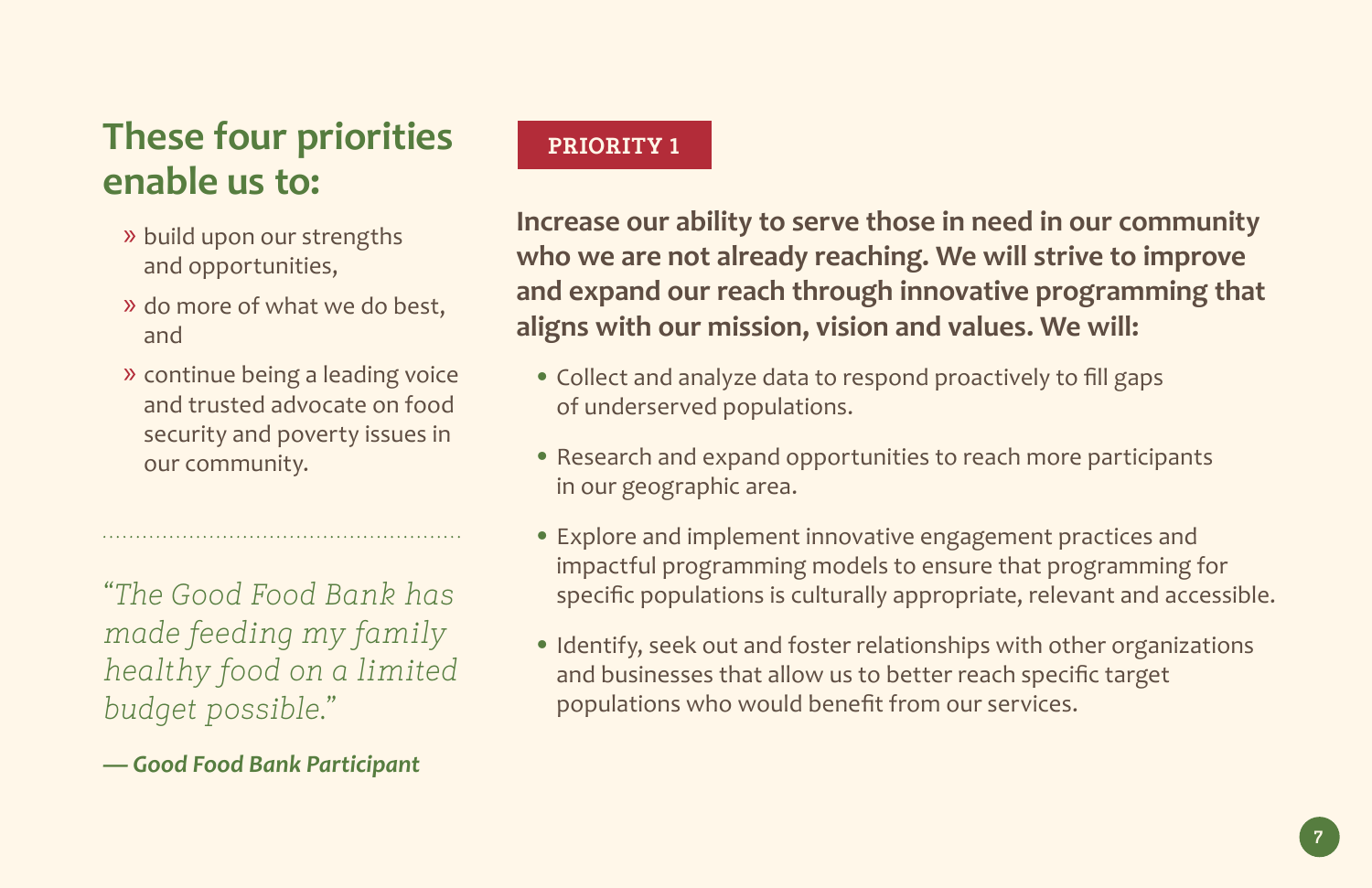

#### **PRIORITY 2**

**Strengthen our community by building relationships. We will take an active leadership role in developing relationships that contribute to the well-being of our community. We are collaborative and are looking to align with organizations and individuals to further our mission and vision. We will:**

- **•** Seek out opportunities that allow NCFC participants, Board, staff and volunteers to interact, build relationships, and grow).
- **•** Build our public relations to open up possible partnerships with aligned organizations. Ensure our promotional material reflects this willingness, and that NCFC is known as more than the Good Food Bank. Inspire the community with stories and statistics of how what we do makes a difference.
- **•** Research and make community connections that expand our ability to source more food, locally and regionally.
- **•** Use local, regional and national networks to explore program opportunities that could build community and foster resilience for those facing adversity in Nelson.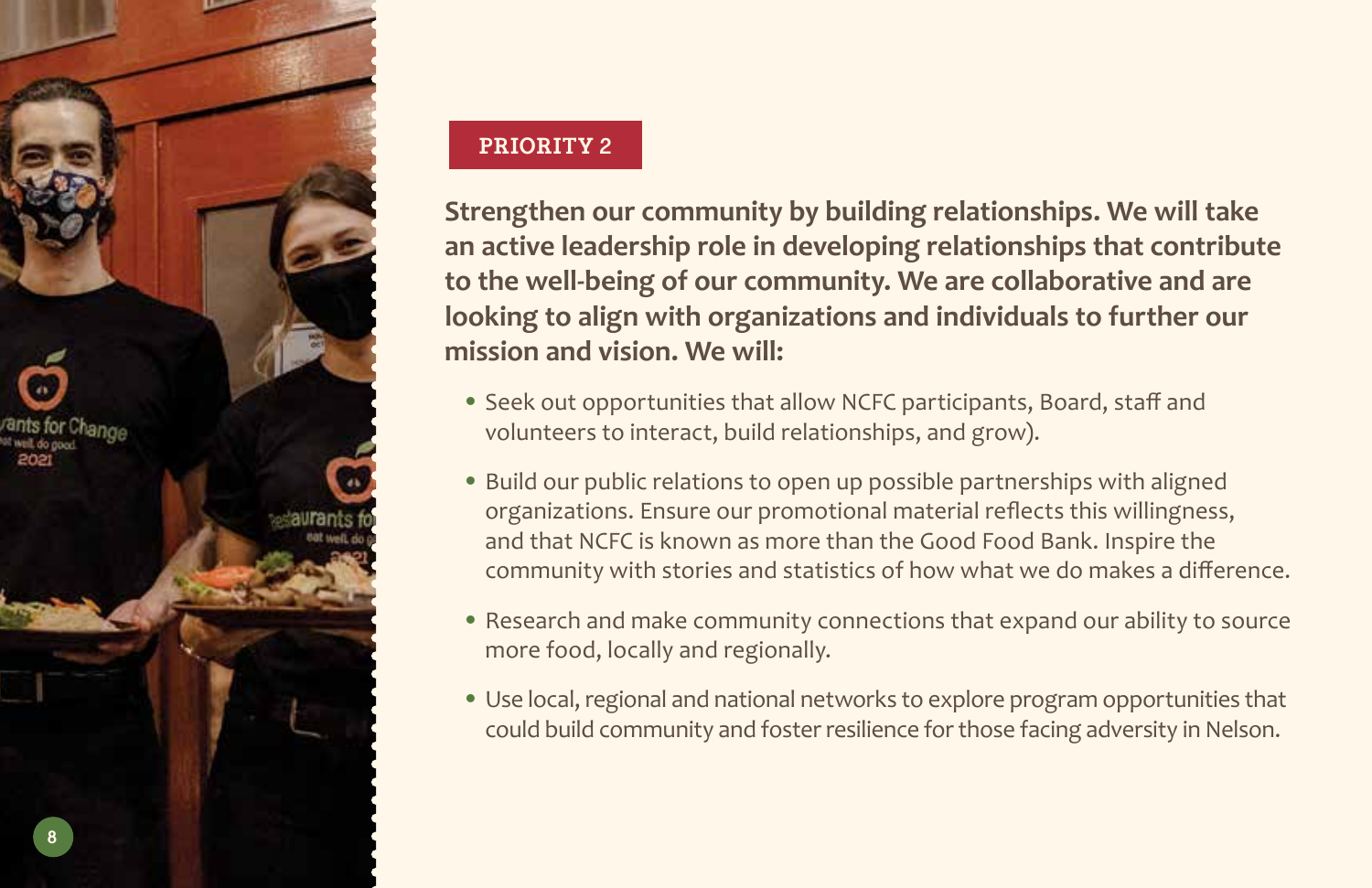#### **PRIORITY 3**

**Increase organizational resilience. We are dedicated to improving and sustaining all aspects of our organization through evaluation, review and the use of best practices. We will:**

- **•** Take good care of staff in terms of training, pay, benefits and positive mental health to reduce burnout and turnover
- **•** Develop and employ appropriate policies and sound organizational practices to promote good governance and continuity of the Board by utilizing internal documents and assessments to strengthen NCFC as an organization on a twice yearly schedule
- **•** Ensure we have the assets and physical space to carry on operations.

*"The NCFC has always felt like one of the best things Nelson has going for it."* 

*— Monthly Donor*

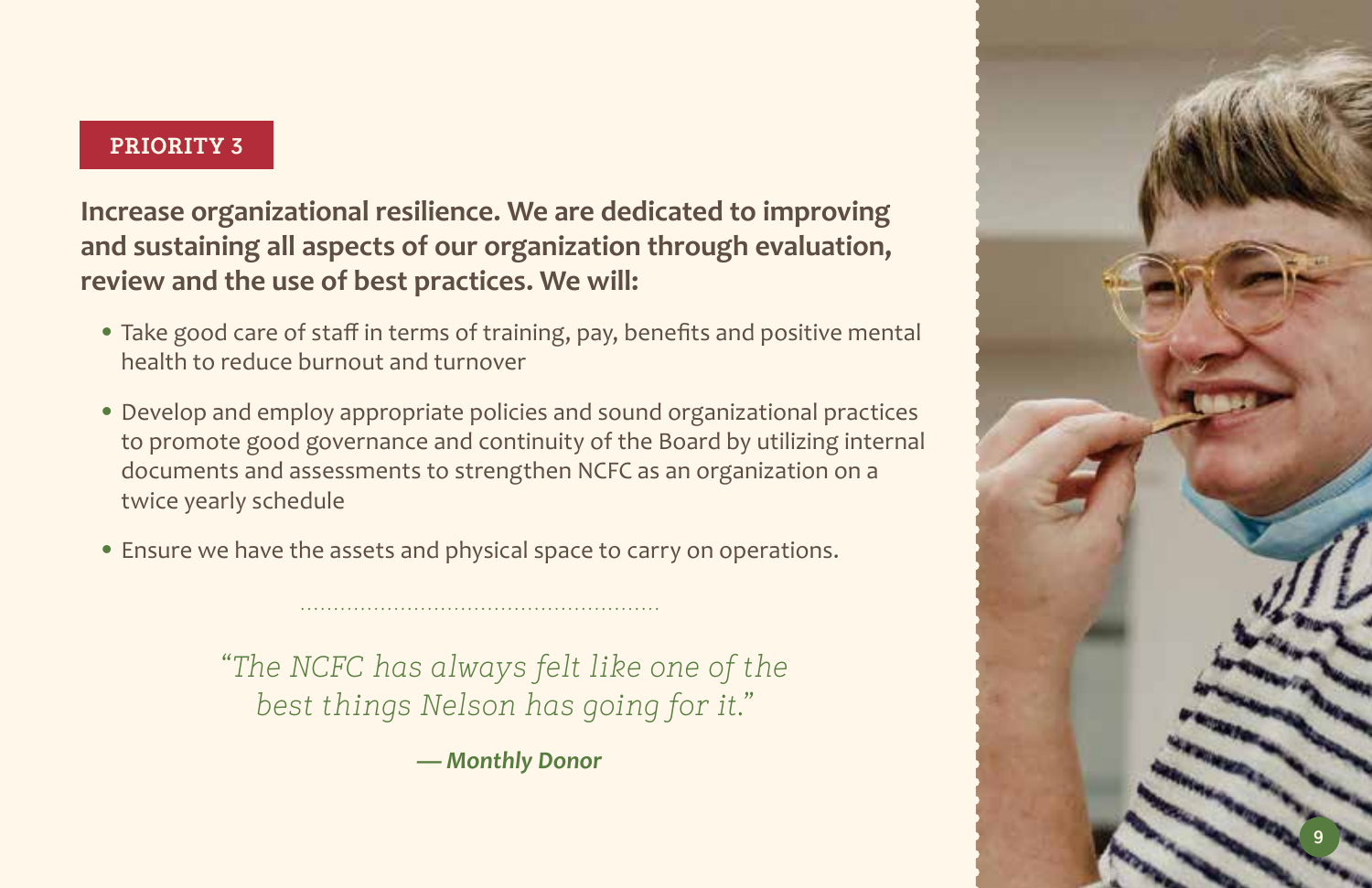

#### **PRIORITY 4**

**Strengthen leadership and provide inspiration on critical issues. We are a leading and trusted voice in the community and among food-centred organizations. We share our knowledge, advocate for and amplify our key messages and values. We build understanding, resilience and capacity locally, regionally and nationally through our work and relationships. We will:**

- **•** Continue to advocate for and work towards food security and poverty reduction/alleviation in Nelson.
- **•** Build on our strengths as a values-driven organization that expresses and consistently brings to life our guiding principles .
- **•** Share our knowledge and experience to assist other local and regional food centres with capacity-building and service delivery.
- **•** Actively engage in Community Food Centres of Canada (CFCC)'s shared vision of policy, innovation and leadership.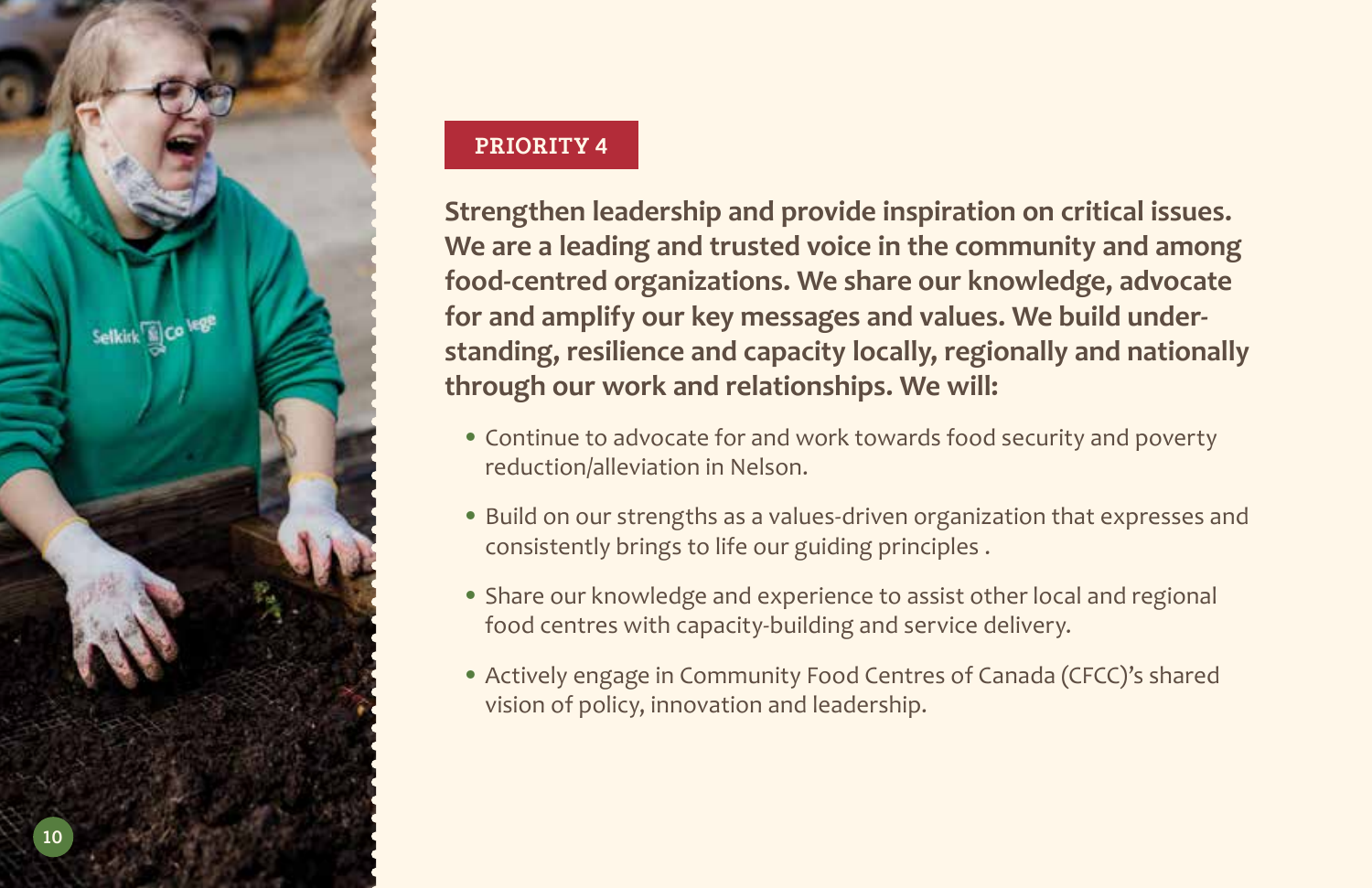

**"I feel very lucky to have such a lovely team of people providing such an excellent service during a difficult time."**

*— Good Food Bank Participant*

**"I like knowing that the same food that is on my table, nourishing my family, is making it to the tables of some of the families with the greatest needs in our community."**

*— Local Farmer/Partner*

**"The Garden has helped me to integrate myself into the community and to give back."**

*— Garden Program Participant*

## **64.5%**

*of Good Food Bank participants said their health has improved*

**Since our last Strategic Plan...**

## **46,000 lbs**

*of fruit gleaned through our Harvest Rescue program*

## **14,000 lbs**

*of vegetables harvested from our Garden*